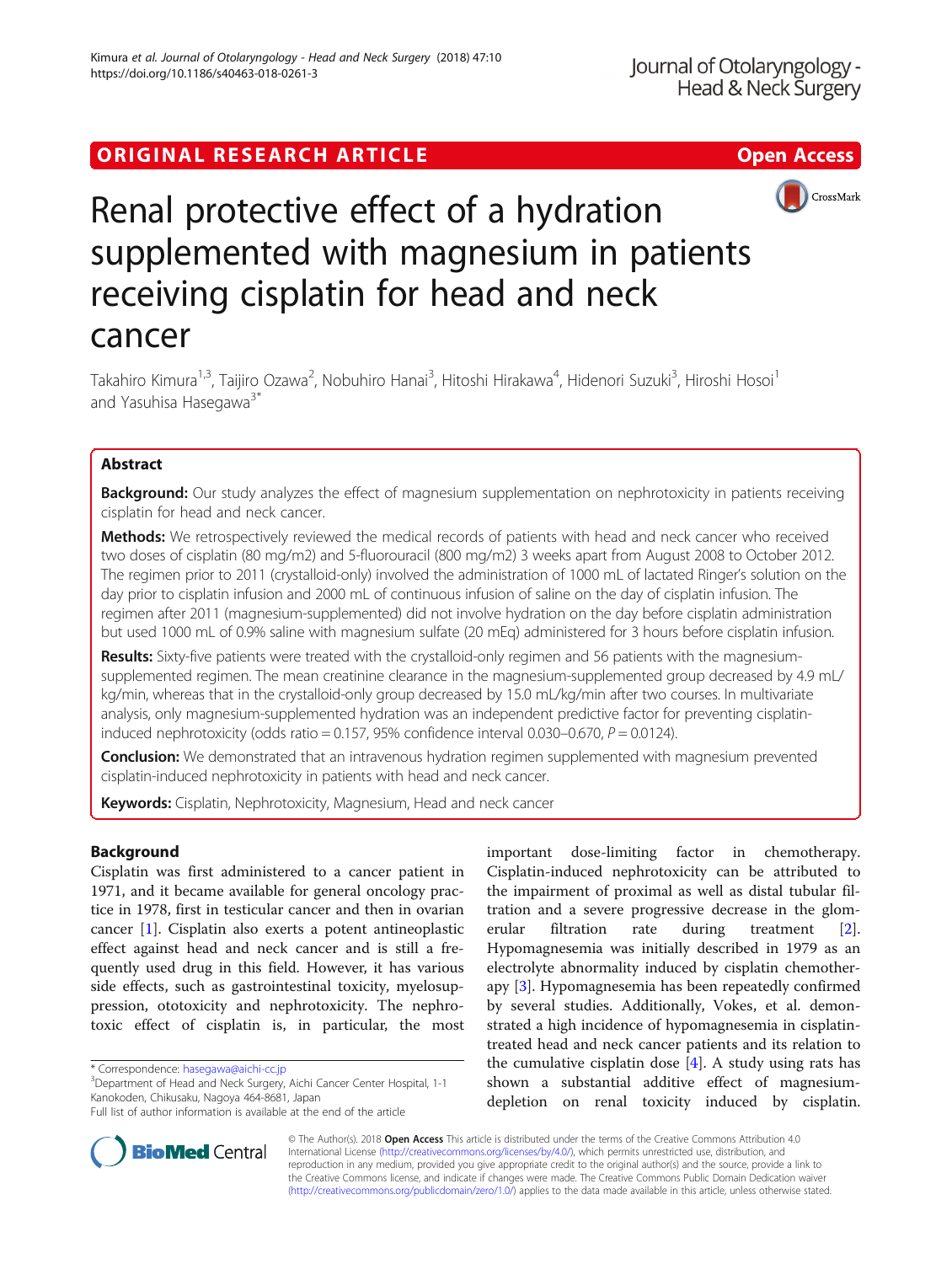Therefore, attention must be paid to the aggravation of nephrotoxicity by magnesium-loss during cisplatin treatment especially in patients suffering from intense gastro-intestinal side effects [[5](#page-6-0)]. Several studies have reported the prophylactic effect of magnesium supplementation on cisplatin-induced nephrotoxicity [\[6](#page-6-0)–[8](#page-6-0)]. However, the study populations were relatively small and included patients with a history of previous treatments, surgery or chemotherapy.

To the best of our knowledge, there is no study has demonstrated the protective effect of magnesium supplementation against cisplatin-induced nephrotoxicity in patients with head and neck cancer. Here, we aimed to analyze the effect of magnesium supplementation on nephrotoxicity in patients receiving cisplatin for head and neck cancer.

## Methods

We retrospectively reviewed the medical records of patients with head and neck cancer who received cisplatin and 5-fluorouracil [5-FU] as an induction chemotherapy at the Department of Head and Neck Surgery of Aichi Cancer Center Hospital, Japan from August 2008 to October 2012. We selected patients who had no history of treatment for malignant tumors including head and neck cancer. The chemotherapy regimen consisted of 5-FU [800 mg/m<sup>2</sup> continuous infusion from day 1 to 5] and cisplatin (80 mg/m<sup>2</sup> on day 6) [[9\]](#page-6-0). Chemotherapy was administered for two cycles 3 weeks apart.

The crystalloid-only regimen included the administration of 1000 mL of lactated Ringer's solution on the day prior to the administration of cisplatin and 2000 mL of continuous infusion of saline on the day of cisplatin infusion. In April 2011, we changed the hydration regimen at our institution. The magnesium-supplemented regimen did not use lactated Ringer's solution on the day before cisplatin, but instead it included 1000 mL of 0.9% saline with magnesium sulfate (20 mEq) for 3 hours before the administration of cisplatin (Fig. 1). The dose of magnesium sulfate was adopted from the cisplatin template based on the recommendations of the National Comprehensive Cancer Network. In both regimens, antiemetic agents (dexamethasone 8 mg, granisetron 1 mg) and a diuretic (furosemide 20 mg) were given, and post hydration was performed with two liters of Soldem 3A® (Na 35 mEq/L, K 20 mEq/L, L-lactate 20 mEq/L, and glucose 43.0 g/L) for 3 days after cisplatin infusion. However, while some patients in the crystalloid-only group were not given aprepitant, all patients in the magnesium-supplemented group were.

Renal damage was evaluated based on the reduction in creatinine clearance (Ccr) throughout the duration of chemotherapy. Ccr was calculated using the Cockcroft and Gault formula [\[10](#page-6-0)]. Nephrotoxicity was defined by a 20% reduction in Ccr after two courses of chemotherapy. Toxicities were graded using the Common Terminology Criteria for Adverse Events version 4.0.

Fisher's exact test or Student's t-test was used to compare the characteristics of patients before treatment. Student's t-test was used to evaluate the differences in Ccr reduction between the crystalloid-only regimen and the magnesium-supplemented regimen. The contingency table with patient characteristics and nephrotoxicity was analyzed using Fisher's exact test. Multivariate analyses were performed using a multiple regression model to investigate the relationship between magnesium supplementation and nephrotoxicity induced by cisplatin. The results were presented as odds ratio with 95% confidence

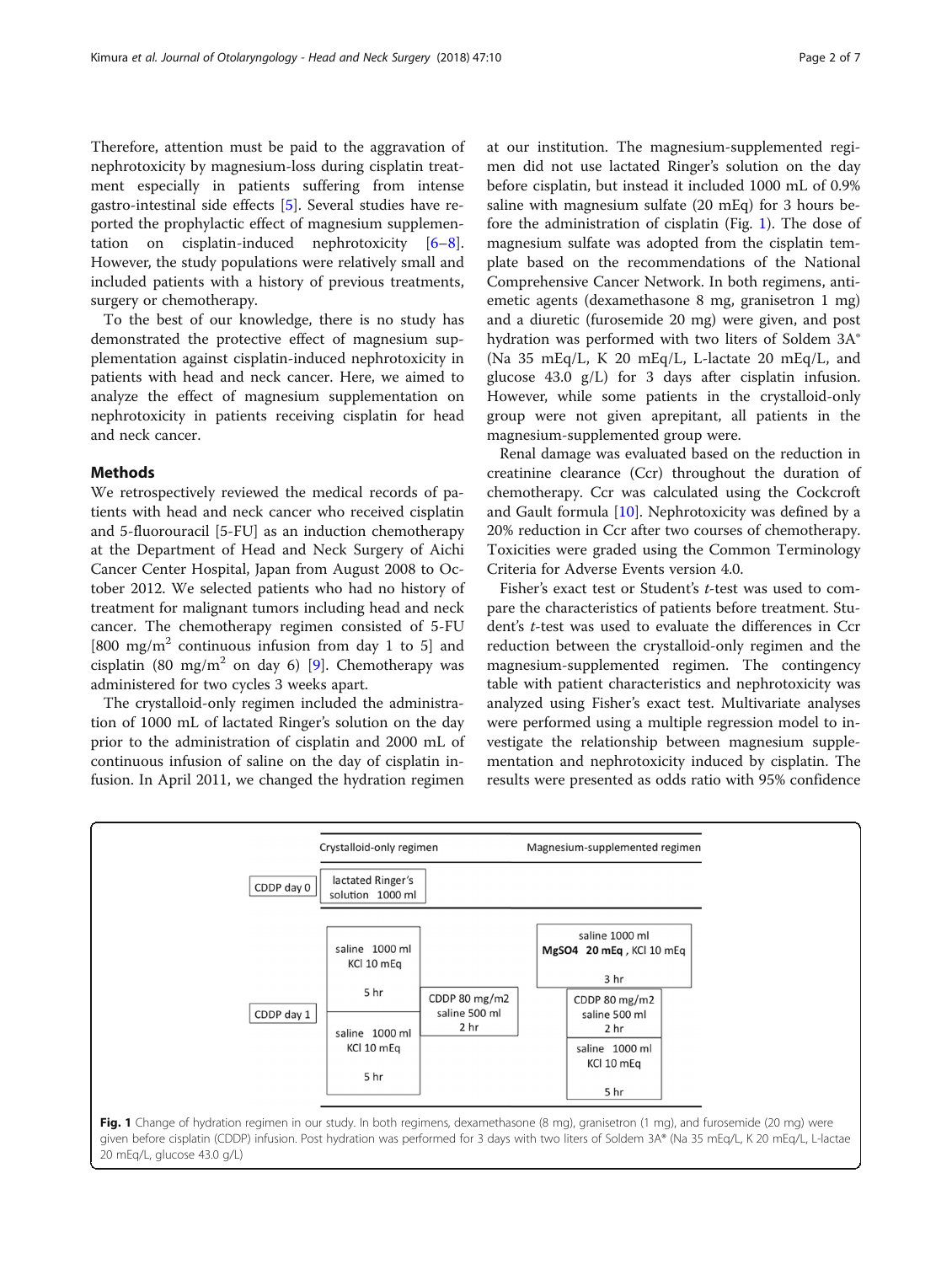intervals. P values < 0.05 were considered statistically significant. Analyses were performed with using JMP® 11 (SAS Institute Inc., Cary, NC, USA).

The study design was approved by the Institutional Ethics Committee and fulfilled the guidelines of the Declaration of Helsinki regarding the ethical principles for medical research.

# Results

The characteristics of all patients are shown in Table 1. There were 65 patients, 52 males and 13 females with a median age of 62 years, in the crystalloid-only group and 56 patients, 50 males and six females with a median age of 62 years, in the magnesium-supplemented group. There were no significant differences between the two groups regarding patient age, sex, performance status, body surface area (BSA), or hematocrit values. The magnesium-supplemented group had fewer cases with cancer of the nasal cavity and paranasal sinuses and oral cavity cancer and more cases of oropharyngeal cancer than the crystalloid-only group. There were no significant differences between the two groups in clinical parameters: serum levels of creatinine, albumin, and Ccr before chemotherapy. Because aprepitant was approved on October 16, 2009 in Japan, we only prescribed the antiemetic to 22 of 65 patients in the crystalloid-only

|  |  | <b>Table 1</b> Patient characteristics |
|--|--|----------------------------------------|
|--|--|----------------------------------------|

group, but it was prescribed it to all patients in the magnesium-supplemented group.

We noted significant differences in the change in Ccr (ΔCcr) between the magnesium-supplemented and crystalloid-only groups after treatment. The mean ΔCcr after two courses of chemotherapy in the crystalloid-only regimen was 15.0 mL/min (standard error (SE), 1.7), and the mean ΔCcr in the magnesium-supplemented group was 4.9 mL/min (SE, 1.4) ( $p < 0.0001$ ). However, there was an obvious difference in the two groups regarding the administration of aprepitant, so we divided the crystalloidonly group into two groups with and without aprepitant. The incidence and severity of nausea and dehydration were worse in the group without aprepitant than in the group with aprepitant (Table [2](#page-3-0)). After one course of chemotherapy, there was no significant difference in ΔCcr between the magnesium-supplement group (4.4 mL/min) and the crystalloid-only group with aprepitant (5.4 mL/ min). Renal damage in patients in the crystalloid-only group without aprepitant was significantly more severe than in patients given the magnesium-supplemented regimen (10.1 mL/min,  $p < 0$ . 0298). However, after two courses of chemotherapy, patients in the magnesiumsupplemented regimen group had lower occurrence of nephrotoxicity compared to patients in the crystalloidonly group with and without aprepitant. (4.9 vs. 14.7 and 15.1 mL/min, respectively) (Fig. [2](#page-3-0)).

| Characteristics  |                                    | All $(n = 121)$     | Crystalloid -only<br>regimen ( $n = 65$ ) | Magnesium -supplemented<br>regimen ( $n = 56$ ) | $P$ value               |  |
|------------------|------------------------------------|---------------------|-------------------------------------------|-------------------------------------------------|-------------------------|--|
| Age              | Median (range)                     | $62(28-78)$         | $62(28-77)$                               | $62(42 - 78)$                                   | $0.2943^+$              |  |
| Sex              | Male                               | 102                 | 52                                        | 50                                              | $0.1616*$               |  |
|                  | Female                             | 19                  | 13                                        | 6                                               |                         |  |
| BSA (m2)         | Median (range)                     | $1.63(1.27 - 2.00)$ | $1.59(1.33 - 1.96)$                       | $1.65(1.27 - 2.00)$                             | $0.2542^+$              |  |
| <b>PS</b>        | 0/1/2                              | 67/46/8             | 38 / 22 / 5                               | 29/24/3                                         | $0.5676*$               |  |
| Primary Site     | Nasal cavity and Paranasal sinuses | 15                  | 14                                        |                                                 | 0.0001                  |  |
|                  | Oral cavity                        | $\overline{4}$      | $\overline{4}$                            | $\Omega$                                        |                         |  |
|                  | Nasopharynx                        |                     | $\overline{0}$                            |                                                 |                         |  |
|                  | Oropharynx                         | 40                  | 15                                        | 25                                              |                         |  |
|                  | Hypopharynx                        | 32                  | 18                                        | 14                                              |                         |  |
|                  | Laryynx                            | 8                   | $\mathbf{1}$                              | 7                                               |                         |  |
|                  | Cervical esophagus                 | 13                  | 7                                         | 6                                               |                         |  |
|                  | Unknown                            | 8                   | 6                                         | $\overline{2}$                                  |                         |  |
| Creatine (mg/dL) | Median (range)                     | $0.71(0.38 - 1.07)$ | $0.69(0.38 - 1.07)$                       | $0.73(0.51 - 1.07)$                             | $0.1152^{+}$            |  |
| Ccr (m L/min)    | Median (range)                     | 89.1 (54.5-186.7)   | 79.1 (54.5-156.1)                         | 89.1 (57.0-143.6)                               | $0.1712^{+}$            |  |
| Albumin (g/mL)   | Median (range)                     | $4.1(2.9-5.1)$      | $4.1$ $(3.0 - 5.0)$                       | $4.2$ (2.9-5.1)                                 | $0.1081^+$              |  |
| Hematocrit (%)   | Median (range)                     | 39.7 (26.6-50.8)    | 39.1 (26.6-50.8)                          | 40.4 (31.3-48.6)                                | $0.1001+$               |  |
| Aprepitant       | Administration                     | 78                  | 22                                        | 56                                              | $< 0.0001$ <sup>T</sup> |  |

BSA body surface area, Ccr creatinine clearance

Fisher's exact test; † Student's t-test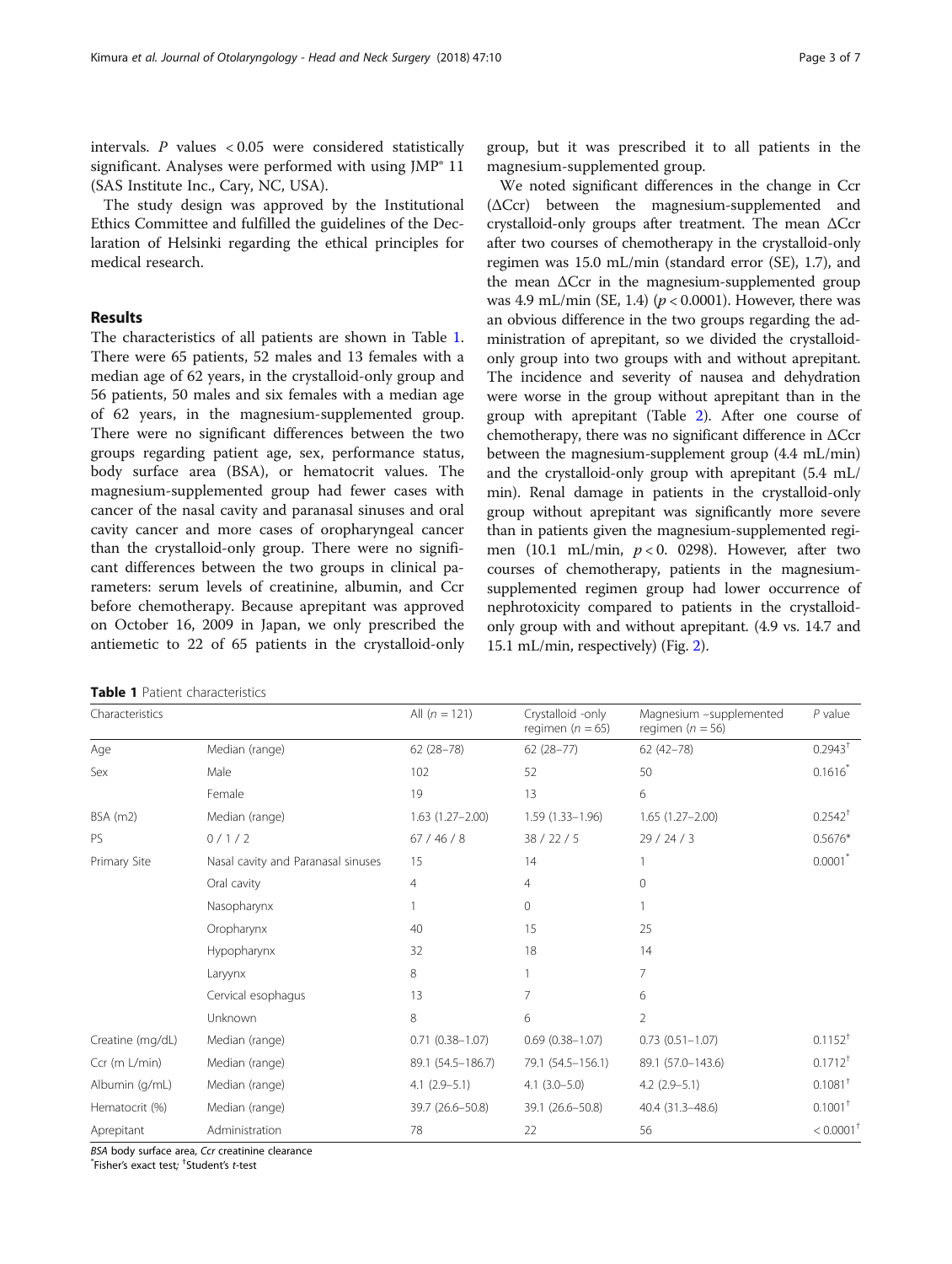|             | Magnesium -supplemented<br>regimen ( $n = 56$ ) | Crystalloid-only regimen<br>with aprepitant $(n = 22)$ | Crystalloid-only regimen<br>without aprepitant ( $n = 43$ ) | $P$ value* |
|-------------|-------------------------------------------------|--------------------------------------------------------|-------------------------------------------------------------|------------|
| Nausea      |                                                 |                                                        |                                                             |            |
| Grade 1-2   | 30 (53.6%)                                      | 7 (31.8%)                                              | 29 (67.4%)                                                  | 0.010      |
| Grade 3     | 2(3.6%)                                         | $1(2.3\%)$                                             | 5(11.6%)                                                    |            |
| Vomitting   |                                                 |                                                        |                                                             |            |
| Grade 1-2   | $2(3.6\%)$                                      | 2(4.6%)                                                | $6(14.0\%)$                                                 | 0.175      |
| Grade 3     | $0(0\%)$                                        | $0(0\%)$                                               | $0(0\%)$                                                    |            |
| Dehydration |                                                 |                                                        |                                                             |            |
| Grade 1-2   | $5(8.9\%)$                                      | 2(4.7%)                                                | 12 (27.9%)                                                  | 0.017      |
| Grade 3     | 6(10.7%)                                        | 2(4.7%)                                                | $9(20.9\%)$                                                 |            |

<span id="page-3-0"></span>Table 2 Toxicities occurring in patients treated with cisplatin and 5-FU

Toxicities were graded using the Common Terminology Criteria for Adverse Event version 4.0 \*Chi-square test

We examined the relationship between nephrotoxicity induced by chemotherapy and clinical characteristics and parameters by univariate and multivariate analyses. Nephrotoxicity was defined as a 20% reduction in Ccr after chemotherapy. Nephrotoxicity was more strongly correlated with Ccr before chemotherapy, administration of aprepitant and regimen by univariate analysis (Table [3](#page-4-0)). Multivariate analyses were performed based on the results of univariate analysis. In multivariate analyses, only the magnesium-supplemented regimen of hydration was an independent predictive factor for protection against nephrotoxicity induced by cisplatin (odds ratio = 0.157, 95% confidence interval 0.030-0.670,  $P$  $= 0.0124$ ) (Table [4\)](#page-4-0).

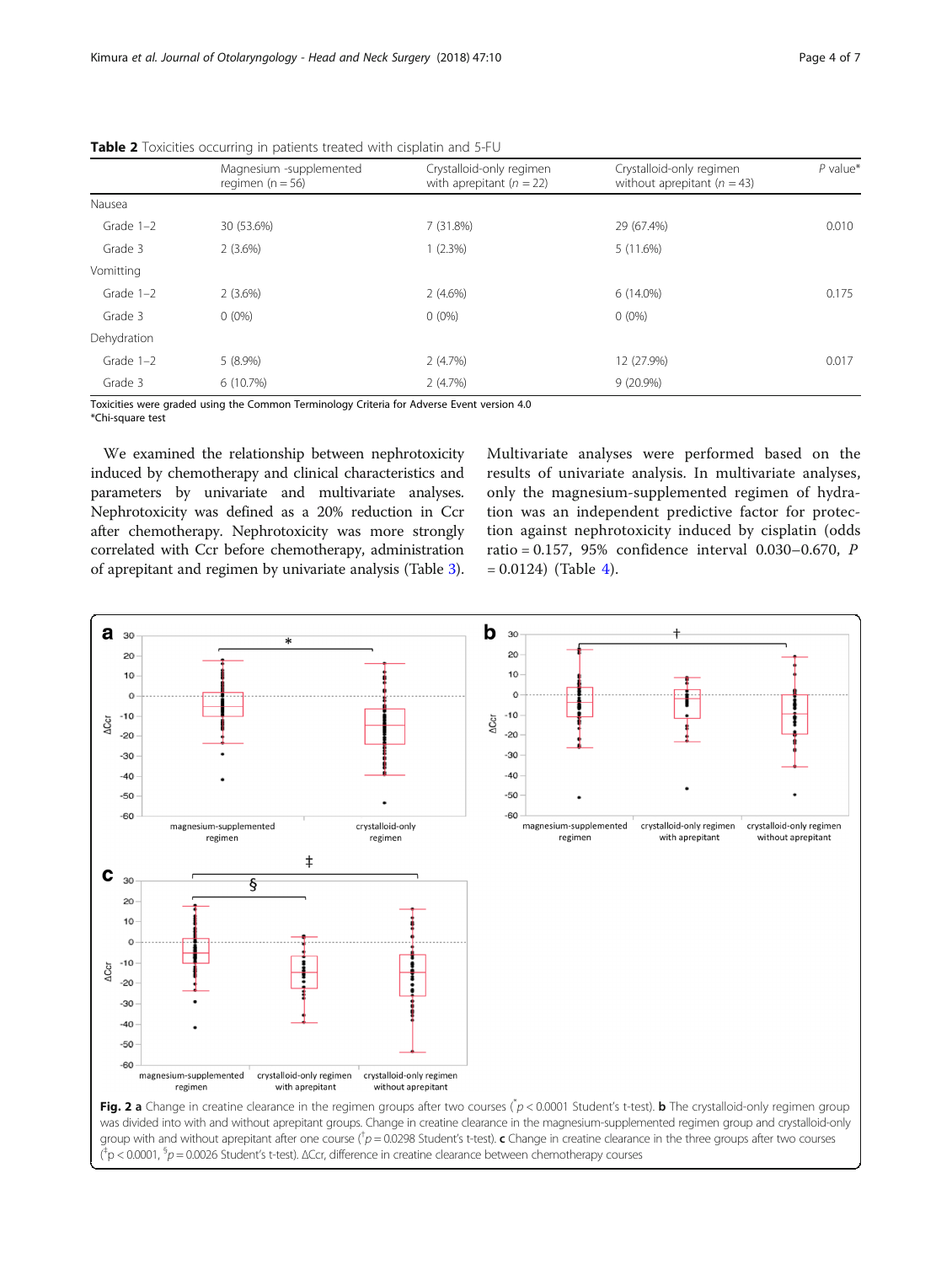| Characteristics |                        | Nephrotoxicity- | Nephrotoxicity+ | $P$ value <sup>*</sup> |
|-----------------|------------------------|-----------------|-----------------|------------------------|
| Age             | < 65                   | 40 (42.6)       | 12(44.4)        | 1.0000                 |
|                 | $\geq 65$              | 54 (57.4)       | 15(55.6)        |                        |
| Sex             | female                 | 13 (13.8)       | 6(22.2)         | 0.3671                 |
|                 | male                   | 81 (86.2)       | 21(77.8)        |                        |
| Primary site    | Hypopharynx            | 23(24.5)        | 9(33.3)         | 0.4578                 |
|                 | Others                 | 71(75.5)        | 18(66.7)        |                        |
| Ccr             | $<$ 120 mL/min         | 86 (79.3)       | 22(20.4)        | 0.1619                 |
|                 | $\geq$ 120 mL/min      | 8(61.2)         | 5(38.4)         |                        |
| Albumin         | $<$ 4 g/mL             | 32 (34.4)       | 12(44.4)        | 0.3674                 |
|                 | $\geq 4$ g/mL          | 62 (66)         | 15(55.6)        |                        |
| Aprepitant      |                        | 25(26.6)        | 18 (66.7)       | 0.0002                 |
|                 | $^{+}$                 | 69 (73.4)       | 9(33.3)         |                        |
| Regimen         | Crystalloid-only       | 41 (43.6)       | 24 (88.9)       | < 0.0001               |
|                 | Magnesium-supplemented | 53 (56.4)       | 3(11.1)         |                        |

<span id="page-4-0"></span>Table 3 Characteristics of patients classified by nephrotoxicity caused by cisplatin

Nephrotoxicity+ is defined as the 20% reduction in creatinine clearance after two courses Ccr Creatinine clearance

 $\check{}$ Ficher's exact test

## **Discussion**

The findings of this retrospective study showed that a magnesium-supplemented regimen of hydration reduces nephrotoxicity induced by cisplatin in patients with head and neck cancer. In univariate analysis, the characteristics of patients such as age, sex, primary tumor site and laboratory data were not associated with renal damage but change in the hydration regimen and the use of aprepitant were protective against renal dysfunction. To prevent intense gastro intestinal side effects, it is currently recommended that patients who receive cisplatin be given a three-drug combination of a 5-HT3 receptor antagonist, dexamethasone, and a neurokinin 1 receptor antagonist, such as aprepitant [[11](#page-6-0)]. Patients with head and neck cancer are susceptible to dehydration, and chemotherapy-induced nausea and vomiting can aggravate dehydration. In Japan, aprepitant has been available since October 16, 2009. Administration of aprepitant prevented or reduced nausea and consequently mitigated dehydration. The patients in the magnesium-supplemented group benefited from the antiemetics more than those in the crystalloid-only group. However, in multivariate analysis, the magnesium-supplemented regimen was

an independent predictive factor for protection against nephrotoxicity induced by cisplatin.

We hypothesize that supplementation with magnesium before cisplatin infusion protects against renal damage. Renal damage due to cisplatin involves a pathological change in the kidney that is characterized by focal acute tubular necrosis, primarily in the distal convoluted tubule [\[12](#page-6-0)]. This morphological change decreases tubular reabsorption, resulting in hypomagnesemia. It is unclear whether the depletion of serum magnesium aggravates cisplatin-induced nephrotoxicity, but previous studies have indicated some possibility of this relationship. Organic cation transporter 2, which regulates the uptake of cisplatin, is up-regulated under hypomagnesemia, and the renal accumulation of cisplatin is markedly increased [[13](#page-6-0), [14\]](#page-6-0). Several studies have reported the nephroprotective effect of magnesium supplementation during chemotherapy with cisplatin [[6](#page-6-0)–[8](#page-6-0)]. Willox J. C, et al. reported that all patients receiving cisplatin for testicular cancer have depleted serum levels of magnesium, indicating the protective effect of magnesium supplementation against cisplatininduced renal tubular damage by measuring urine Nacetyl-β-D-glucosaminidase (NAG) [\[6](#page-6-0)] . We did not

**Table 4** Multivariate analysis of protective factors against nephrotoxicity induced by cisplatin

| Protective factors                                | ΟR    | 95% CI          | P value |
|---------------------------------------------------|-------|-----------------|---------|
| $Ccr$ ( $\geq$ 120/< 120 mL/min)                  | 0.606 | $0.164 - 2.355$ | 0.4567  |
| Aprepitant $(+/-)$                                | 0.525 | $0.161 - 1.563$ | 0.2515  |
| Regimen (magnesium-supplemented/crystalloid-only) | 0.157 | 0.030-0.670     | 0.0124  |

Ccr Creatinine clearance, OR Odds ratio, CI Confidence interval. The multivariate analyses used a multiple regression model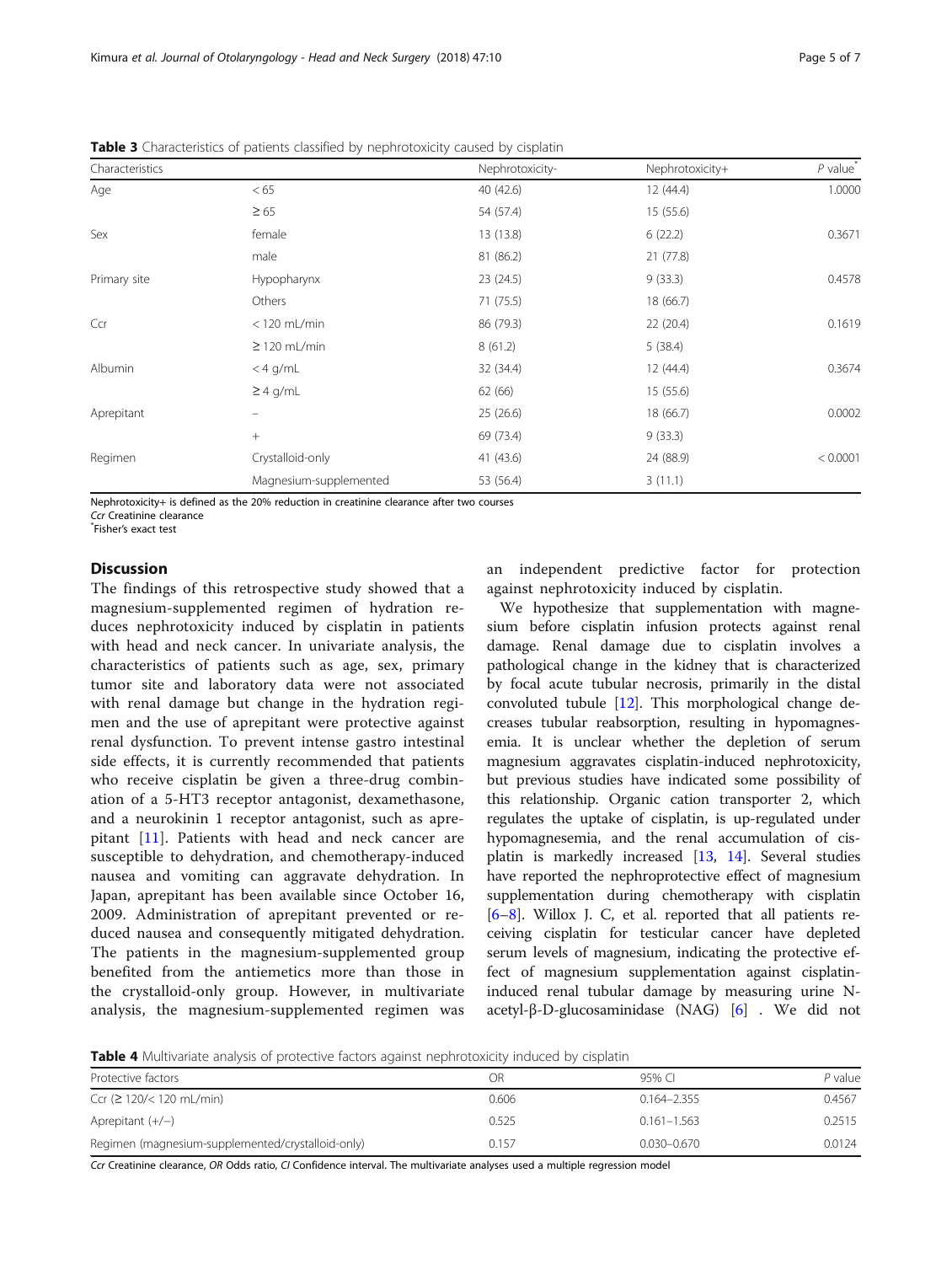measure serum magnesium level or urine NAG, which constitutes a limitation of this study. There was no difference in the reduction in Ccr between the magnesium-supplemented group and the crystalloidonly group with aprepitant after one course. After two courses of chemotherapy, however, Ccr significantly decreased in the crystalloid-only group with aprepitant compared to the magnesiumsupplemented group. This may be because a dysfunction in magnesium reabsorption after one course promotes cisplatin-induced nephrotoxicity in the second course so that the magnesium-supplemented regimen results in significantly better outcomes after the second course.

Several studies investigating the method of supplementation of magnesium during cisplatin treatment have recommended intravenous or oral supplementation or both [\[15](#page-6-0)]. Approximately 50% of the infused magnesium is excreted in the urine. Plasma magnesium concentration inhibits magnesium reabsorption in the loop of Henle [[16](#page-6-0)]. When magnesium is intravenously administered, an abrupt but temporary elevation in the plasma magnesium concentration partially inhibits the stimulus for magnesium reabsorption in the loop of Henle. Magnesium uptake by the cells is slow, and therefore adequate replenishment requires sustained correction of hypomagnesemia. Martin et al. assigned 41 patients into groups with no magnesium supplementation, intravenous magnesium supplementation and oral supplementation during four courses of 100 mg/m2 cisplatin treatment. The study showed that both intravenous and oral magnesium supplementation can be efficacious in the prevention of cisplatininduced hypomagnesemia. However, two patients treated with oral magnesium developed mild gastrointestinal symptoms (emesis and diarrhea), probably from the magnesium therapy. In contrast, none of the patients with intravenous magnesium supplementation showed these symptoms [\[17](#page-6-0)]. Because the location of tumors can make it difficult for patients with head and neck cancer to take oral drugs, we propose that magnesium should be administered intravenously before cisplatin infusion.

In the crystalloid-only regimen, saline was administered at a slower pace and more persistently during cisplatin treatment than that in the magnesium-supplemented regimen in which one liter of saline was rapidly administered within 3 hours before the infusion of cisplatin. Saline has a high concentration of chloride ions that prevents the substitution of water for chloride ions in cisplatin, thereby reducing the formation of aquated species of cisplatin that induce necrosis in tubule cells [[18](#page-6-0)]. High volume hydration with saline before and after cisplatin injection is used

to lower the concentration and to shorten the period of direct cisplatin exposure [[19,](#page-6-0) [20\]](#page-6-0).

There are several limitations in this study, such as its retrospective design and the limited availability of some clinical data. This study could not provide evidence for the linear relationship between the grade of hypomagnesemia and increase in the risk of nephrotoxicity induced by cisplatin. However, the population in this study is larger than that in the previous studies, and it is valuable to know that none of the patients had a history of anticancer treatment before chemotherapy.

## Conclusions

In conclusion, we demonstrated that an intravenous hydration regimen supplemented with magnesium has inhibitory effect on nephrotoxicity induced by cisplatin in patients with head and neck cancer.

#### Abbreviations

ΔCcr: Decrease in Ccr; 5-FU: 5-fluorouracil; BSA: Body surface area; Ccr: Creatinine clearance; CDDP: Cisplatin; CI: Confidence interval; OR: Odds ratio; SE: Standard error

#### Acknowledgements

This study was supported by a Health and Labour Sciences Research Grant for Clinical Cancer Research (H21-Gannrinshou-Ippan-016 and H24- Gannrinshou-Ippan-006) from the Ministry of Health, Labour and Welfare, Japan.

#### Ethical approval and consent to participate

The study design was approved by the Institutional Ethic Committee and fulfilled the guidelines of the Declaration of Helsinki regarding the Ethical Principles for Medical Research.

#### Funding

This study was supported by a Health and Labour Sciences Research Grant for Clinical Cancer Research (H24-Gannrinshou-Ippan-006) from the Ministry of Health, Labour and Welfare, Japan.

## Availability of data and materials

The dataset supporting the conclusions of this article is included within the article.

#### Authors' contributions

Study conception and design: YH. Acquisition of data: TO, NH, HH and HS. Analysis and interpretation of data: TK. Drafting of manuscript: TK. Critical revision: HH and YH. All authors read and approved the final manuscript.

#### Consent for publication

Not applicable.

#### Competing interests

The authors declare that they have no competing interests.

#### Publisher's Note

Springer Nature remains neutral with regard to jurisdictional claims in published maps and institutional affiliations.

#### Author details

<sup>1</sup>Department of Otolaryngology-Head and Neck Surgery, Nara Medical University, Kashihara, Japan. <sup>2</sup>Department of Oto-Rhino-Laryngology Toyohashi Municipal Hospi-tal, Toyohashi, Japan. <sup>3</sup>Department of Head and Neck Surgery, Aichi Cancer Center Hospital, 1-1 Kanokoden, Chikusaku, Nagoya 464-8681, Japan. <sup>4</sup>Department of Otorhinolaryngology, Head and Neck Surgery, University of the Ryukyus, Nakazu, Japan.